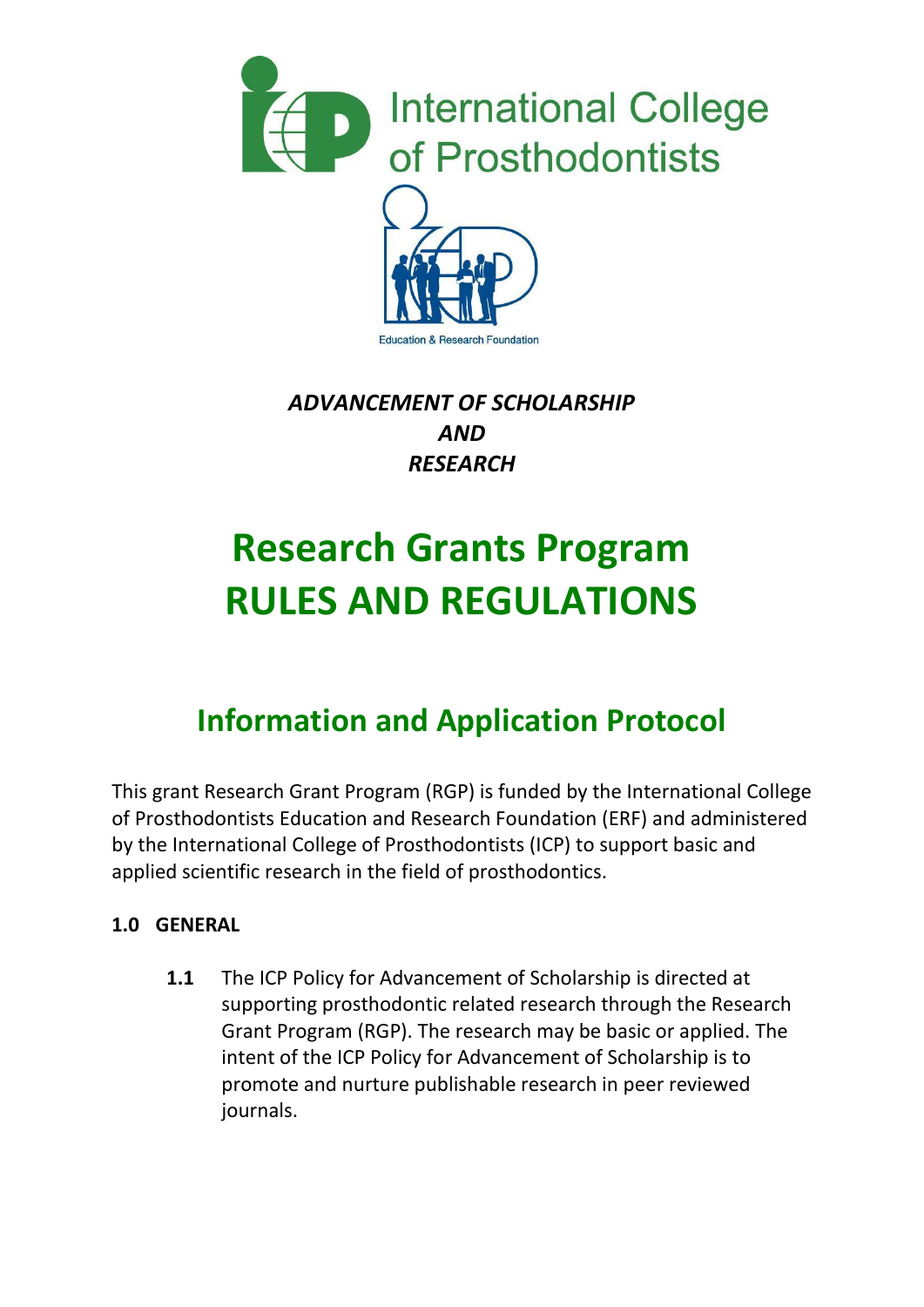

- **1.2** All applicants **MUST** be ICP members. The grants are intended for early career prosthodontic researchers (no more than three prior publications and/or be within 5 years of completing a prosthodontic training program). As such, residents/postgraduate students are advised to have support from their supervisors, **who also need to be a member of the ICP.**
- **1.3** Applicants will be eligible for only one grant in each funding period. Awards are subject to an all-inclusive maximum of \$4000 USD for any application.
- **1.4** Proposals will be considered based on the following: a. Scholarly quality. Merit is also attached to prosthodontic research that will enhance the visibility of the ICP which values high quality research. b. Residents/post-graduate students must have a letter of support from their supervisor who is an ICP member. c. The applicant must have a letter of support from their institution where applicable.
- **1.5** Funds will not be used as an income supplement for faculty members going on leave (study leave, assisted leave, or leave without pay).
- **1.6** The members of the ICP Education and Research Committee constitute the Selection Committee. ICP Board of Councillors receives the recommendations of the Education and Research Committee and will make the final award decisions.

#### **2.0 RESEARCH GRANTS**

**2.1** Funds may be requested for research project support, including research assistance, computer time, printing and copying, secretarial support, etc. Travel will not be included and only funding that is directed at the research project will be considered.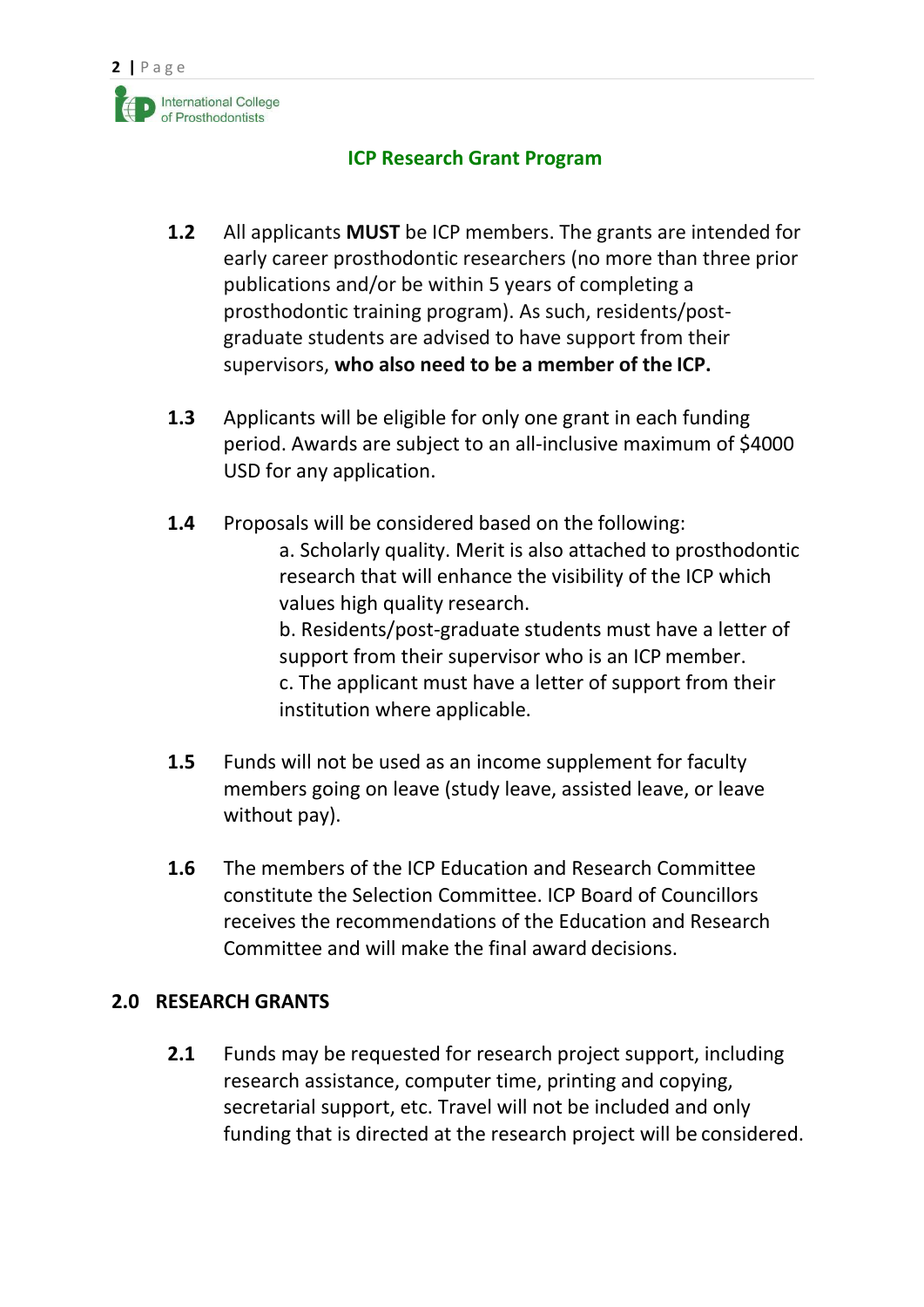Projects that support the work of residents/post-graduate students are especially encouraged.

- **2.2** Funds may be requested for start-up, pilot projects, or to permit the completion of a project already substantially underway.
- **2.3** For applications where the approval of an ethics review committee or other such committees needs to be sought (e.g., research involving human or animal subjects or research with considerable environmental impact), documentation showing approval from the applicant's institution is required before funds will be released from the ICP (e.g., Human Ethics Research Board). A person can apply for a research grant with an ethics application pending and the funds will be released upon approval.
- **2.4** The following projects are not eligible for funding: 2.4.1 Any project relating to work that is deemed by the Education and Research Committee as done primarily with a commercial as opposed to a scholarly or creative objective, 2.4.2 any project funded by a contracting agency (e.g., government, city, private business) that is deemed by the Education and Research Committee as done primarily with a commercial as opposed to a scholarly or creative objective.
- **2.5** Funds may be allocated specifically for the purchase of equipment/materials required for a research project. A request for funding to purchase or lease equipment/materials must be specifically justified by the applicant's research program.
- **2.6** Equipment or materials (including software, books, CD ROMs) purchased through the ICP RGP remain the property of the home institution (University) of the Investigator.
- **2.7** All equipment requests must be supported by a vendor quotation of cost.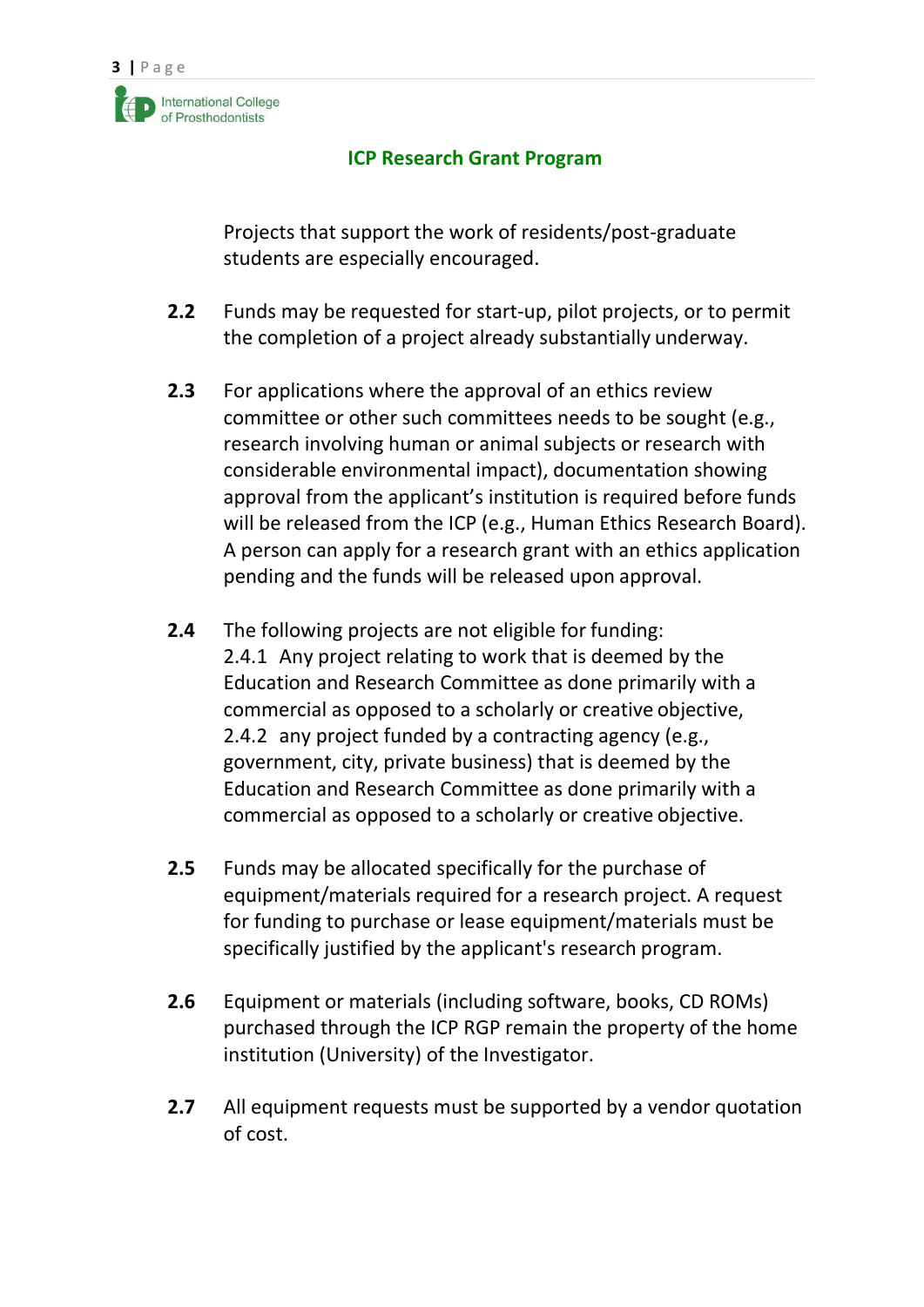

#### **3.0 PROCEDURES FOR APPLICATION**

- *3.1* Applicants should submit proposals on the prescribed application form found on the ICP Website. *[www.icp-org.com](http://www.icp-org.com/)*
	- a. Respond to all items on the application form.
	- b. Attach a brief proposal describing the research to be undertaken. Research proposals should include sufficient detail for the scientific merit to be evaluated, as well as justification of the roles and qualifications of proposed research assistants, and justification of all budget items in the context of the research. Award decisions are based on information about the proposed research project that address justification of research, research objectives, applicant familiarity with the relevant literature, relevance of project for the ICP.
	- c. The discussion of the project must not exceed 5 pages and must include:
		- 1. Objective of the study
		- 2. Summary of the research project
		- 3. Review of literature
		- 4. Materials and methods
		- 5. Experimental design/statistical analysis
		- 6. Expected outcomes
		- 7. Relevance of findings
- **3.2** The form with attachments is then forwarded to the Chairman of the Education and Research Committee.
- *3.3* Deadline for application is February 1, 2022. *(Subject to Change)* No late applications will be accepted. The awards will be announced in May following the ICP Biennial Meeting.

#### **4.0 SUBSEQUENT REQUIREMENTS and PUBLICATIONS**